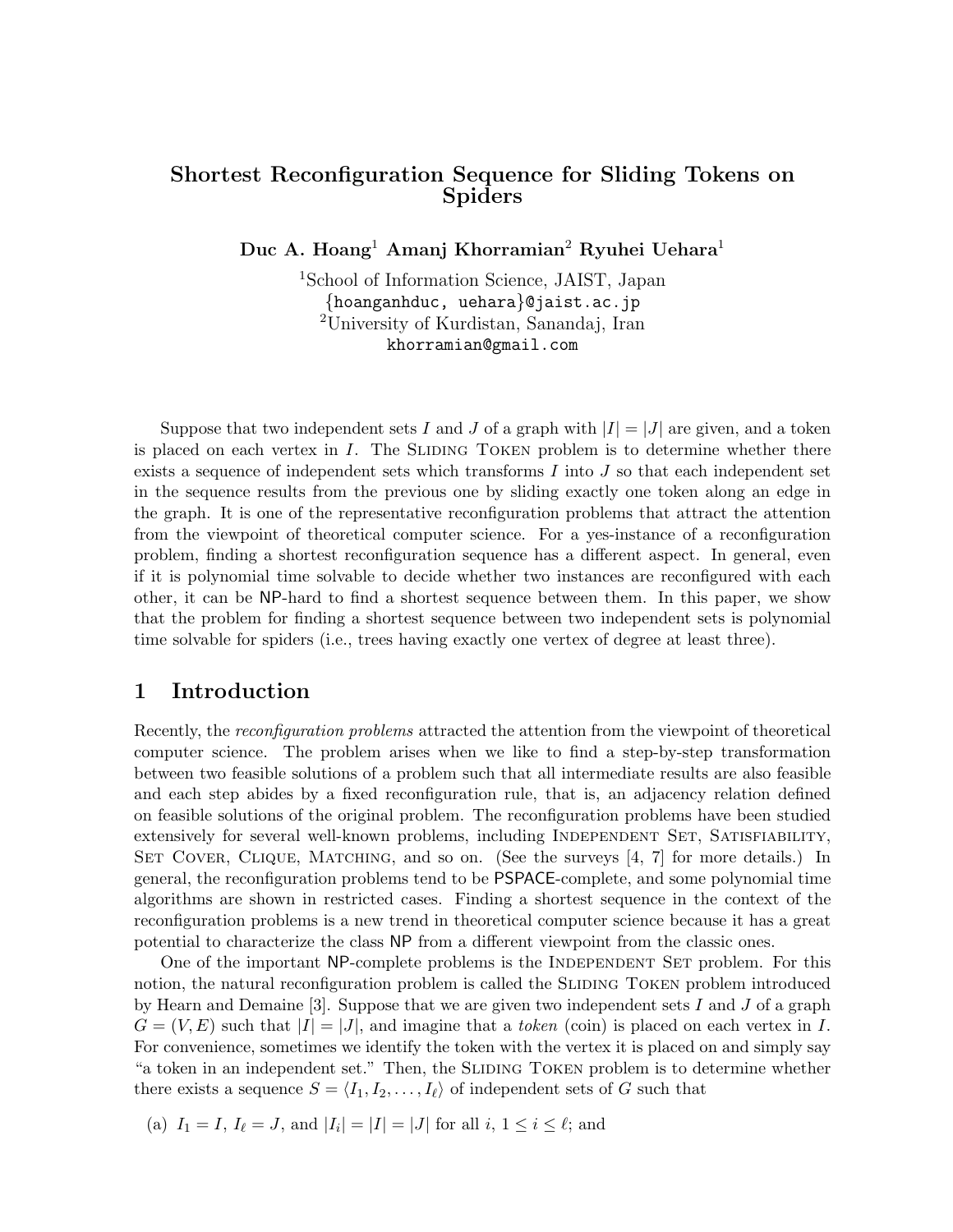(b) for each  $i, 2 \le i \le \ell$ , there is an edge  $xy$  in G such that  $I_{i-1} \setminus I_i = \{x\}$  and  $I_i \setminus I_{i-1} = \{y\}.$ 

That is,  $I_i$  can be obtained from  $I_{i-1}$  by sliding exactly one token on a vertex  $x \in I_{i-1}$  to its adjacent vertex  $y \in I_i$  along an edge  $xy \in E(G)$ . Such a sequence S, if exists, is called a TS-sequence in G between I and J.

For the SLIDING TOKEN problem, some polynomial time algorithms have been provided as follows: Linear time algorithms have been shown for cographs (also known as  $P_4$ -free graphs) and trees. Polynomial time algorithms are shown for bipartite permutation graphs, claw-free graphs, and cacti. On the other hand, PSPACE-completeness is also shown for graphs of bounded tree-width, planar graphs, and planar graphs with bounded bandwidth. (See [5] for more details.)

In this context, we aim to find a shortest sequence of the SLIDING TOKEN problem, which is called the Shortest Sliding Token problem, for these graph classes. There are two variants of this problem. One is the *decision variant*, that is, another integer  $\ell$  is also given as a part of input, and we have to decide whether there exists a shortest sequence between  $I$  and  $J$  of length at most  $\ell$ . The other one (non-decision variant) asks us to output all independent sets of the shortest sequence itself. The length  $\ell$  is not necessarily polynomial in  $|V(G)|$  in general. When  $\ell$  is not polynomial, we may have that the decision variant is in P, while the non-decision one is not in P since it takes non polynomial time to the output sequence. We also note that even when G is a perfect graph and  $\ell$  is polynomial in  $|V(G)|$ , the decision variant of SHORTEST SLIDING TOKEN is NP-complete (see [6, Theorem 5]).

From this viewpoint, the length of a token sliding is a key feature of the SHORTEST SLIDING Token problem. If the length is not in polynomial in total, there exists at least one token that slides non polynomial times. That is, the token visits the same vertex many times in its slides. That is, some tokens make *detours* in the sequence (the notion of detour is important and precisely defined later). In order to concentrate on the detours of tokens, it is a natural constraint that the graph itself has no cycle, that is, the graph is a tree. The decision variant of the Sliding Token problem on a tree can be solved in linear time [1]. Polynomial-time algorithms for the Shortest Sliding Token problem were first investigated in [10]. Among them, they give a polynomial time algorithm for caterpillars, which form quite simple trees, and this is the first graph class that required detours to solve the SHORTEST SLIDING TOKEN problem. A caterpillar is a tree that consists of a "backbone" called a spine with many pendants, or leaves attached to the spine. Each pendant can be used to escape a token, however, the other tokens cannot pass through it. Therefore, the ordering of tokens on the spine is fixed. In this paper, we consider the SHORTEST SLIDING TOKEN problem on a spider, which is a tree with one central vertex of degree more than 2. On this graph, we can use each "leg" as a stack and exchange tokens using these stacks. Therefore, we have many ways to handle the tokens, and hence we need more analyses to find a shortest sequence. In this paper, we give  $O(n^2)$  time algorithms for the SHORTEST SLIDING TOKEN problem on a spider, where  $n$  is the number of vertices. The algorithm is constructive, and the sequence itself can be output in  $O(n^2)$  time. As mentioned in [10], the length of a sequence can be  $\Omega(n^2)$ , hence our algorithm is optimal for the length of the sequence. Due to space restriction, several statements are omitted. For more information, the readers are referred to the full version of this extended abstract [5].

Note Recently, it is announced that the SHORTEST SLIDING TOKEN problem on a tree can be solved in polynomial time by Sugimori [9]. His algorithm is based on a dynamic programming on a tree [8]: though it runs in polynomial time, it seems to have much larger degree comparing to our case-analysis based algorithm.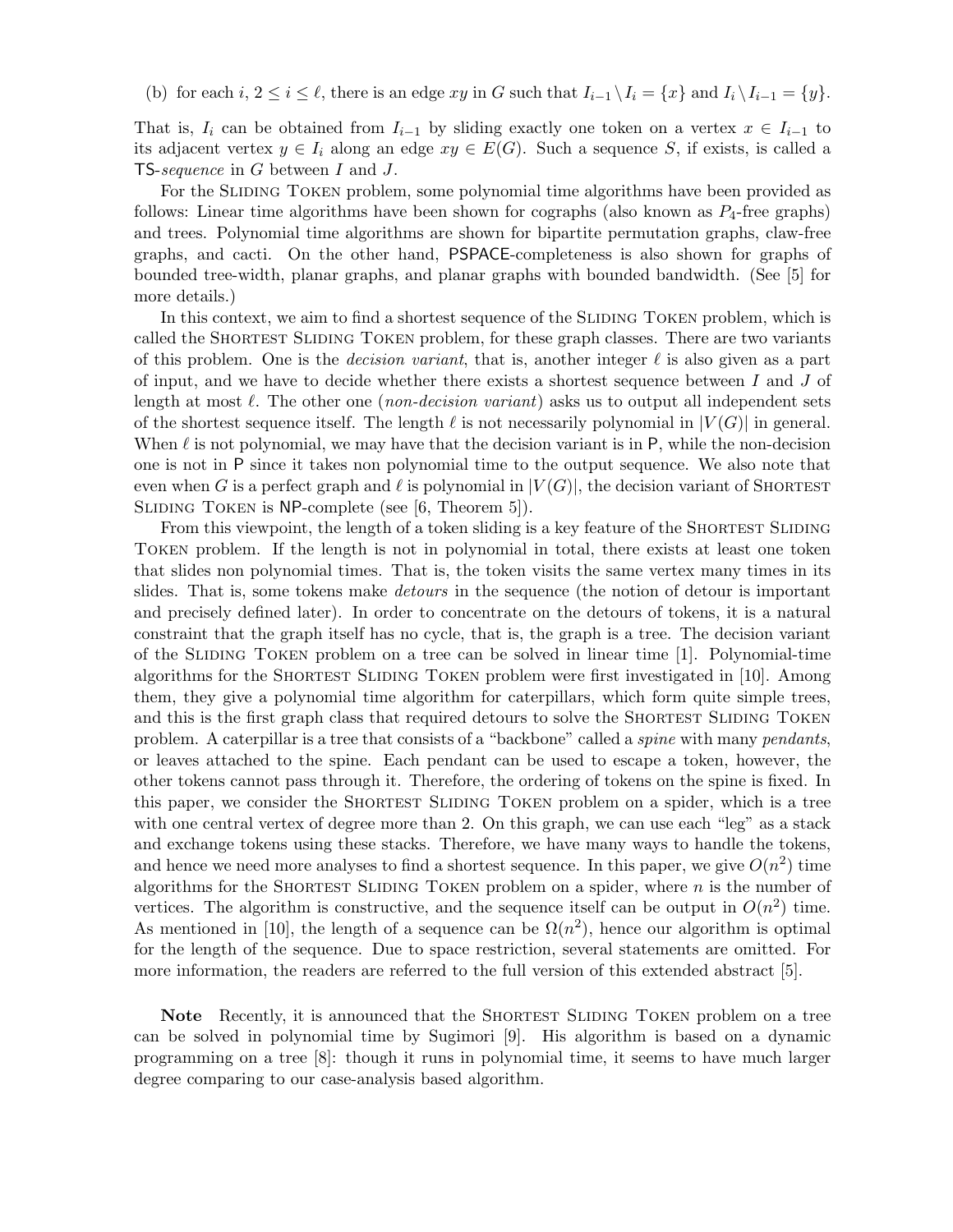### 2 Preliminaries

For common use graph theoretic definitions, we refer the readers to the textbook [2]. Throughout this paper, we denote by  $V(G)$  and  $E(G)$  the vertex-set and edge-set of a graph G, respectively. We always use n for denoting  $|V(G)|$ . For a vertex  $x \in V(G)$ , we denote by  $N_G(x)$  the set  $\{y \in V(G) : xy \in E(G)\}\$  of neighbors of x, and by  $N_G[x]$  the set  $N_G(x) \cup \{x\}$  of closed neighbors of x. In a similar manner, for an induced subgraph H of G, the set  $N_G[H]$  is defined as  $\bigcup_{x\in V(H)} N_G[x]$ . The *degree* of x, denoted by  $\deg_G(x)$ , is the size of  $N_G(x)$ . For  $x, y \in V(G)$ , the *distance*  $dist_G(x, y)$  between x and y is simply the length (i.e., the number of edges) of a shortest  $xy$ -path in  $G$ .

For a tree T, we denote by  $P_{xy}$  the (unique) shortest xy-path in T, and by  $T_y^x$  the subtree of T induced by y and its descendants when regarding T as the tree rooted at x. A spider graph (or starlike tree) is indeed a tree having exactly one vertex (called its body) of degree at least 3. For a spider G with body v and a vertex  $w \in N_G(v)$ , the path  $G_w^v$  is called a leg of G. By definition, it is not hard to see that two different legs of  $G$  have no common vertex.

Let  $(G, I, J)$  be an instance of SHORTEST SLIDING TOKEN. A target assignment from I to J is simply a bijective mapping  $f : I \to J$ . A target assignment f is called proper if there exists a **TS-sequence in G between I and J that moves the token on w to**  $f(w)$  **for every**  $w \in I$ **. Given a** target assignment  $f: I \to J$  from I to J, one can also define the target assignment  $f^{-1}: J \to I$ from J to I as follows: for every  $x \in J$ ,  $f^{-1}(x) = \{y \in I : f(y) = x\}$ . Let F be the set of all target assignments from I to J. We define  $M^*(G, I, J) = \min_{f \in \mathcal{F}} \sum_{w \in I} \text{dist}_G(w, f(w)).$ 

Let  $S = \langle I_1, I_2, \ldots, I_\ell \rangle$  be a TS-sequence between two independent sets  $I = I_1$  and  $J = I_\ell$ of a graph G. Indeed, one can describe S in term of token-slides as follows:  $S = \langle x_1 \rangle$  $y_1, x_2 \rightarrow y_2, \ldots, x_{\ell-1} \rightarrow y_{\ell-1}$ , where  $x_i$  and  $y_i$   $(i \in \{1, 2, \ldots, \ell-1\})$  satisfy  $x_i y_i \in E(G)$ ,  $I_i \setminus I_{i+1} = \{x_i\}$ , and  $I_{i+1} \setminus I_i = \{y_i\}$ . The reverse of S (which reconfigures J to I), denoted by rev(S), is defined by  $rev(S) = \langle I_\ell, \ldots, I_2, I_1 \rangle$ . One can also describe rev(S) in term of tokenslides:  $rev(S) = \langle y_{\ell-1} \to x_{\ell-1}, \ldots, y_2 \to x_2, y_1 \to x_1 \rangle$ . For an edge  $e = xy \in E(G)$ , we say that S makes detour over e if both  $x \to y$  and  $y \to x$  are members of S. The number of detours S makes over e, denoted by  $D_G(S, e)$ , is defined to be twice the minimum between the number of appearances of  $x \to y$  and the number of appearances of  $y \to x$ . The total number of detours S makes in G, denoted by  $D_G(S)$ , is defined to be  $\sum_{e \in E(G)} D_G(S, e)$ . Let S be the set of all TS-sequences in G between two independent sets I, J. We define  $D^*(G, I, J) = \min_{S \in \mathcal{S}} D_G(S)$ .

## 3 Shortest Sliding Token for spiders

In this section, we show that SHORTEST SLIDING TOKEN for spiders can be solved in polynomial time. For an independent set I of a graph G, the token on  $u \in I$  is  $(G, I)$ -rigid if for any I' with  $I \stackrel{G}{\n\leftrightarrow} I'$ ,  $u \in I'$ . We note that *rigid token* plays an important role in designing a lineartime algorithm for deciding whether there is a TS-sequence between two independent sets of a tree [1]. As a spider is also a tree, for an instance  $(G, I, J)$  of SHORTEST SLIDING TOKEN for spiders, we can assume without loss of generality that  $I \stackrel{G}{\leftrightarrow\!\sim} J$  and there are no  $(G, I)$ -rigid and  $(G, J)$ -rigid tokens.

The content of this sections is organized as follows. In Section 3.1, we prove some useful observations for trees, which clearly also hold for spiders. Then, in Section 3.2, we claim that given an instance  $(G, I, J)$  of SHORTEST SLIDING TOKEN for spiders, one can construct a target assignment  $f: I \to J$  that minimizes  $\sum_{w \in I} \text{dist}_G(w, f(w))$ . Finally, in Section 3.3, we show how to use such a target assignment f for explicitly constructing a TS-sequence of shortest length between I and J.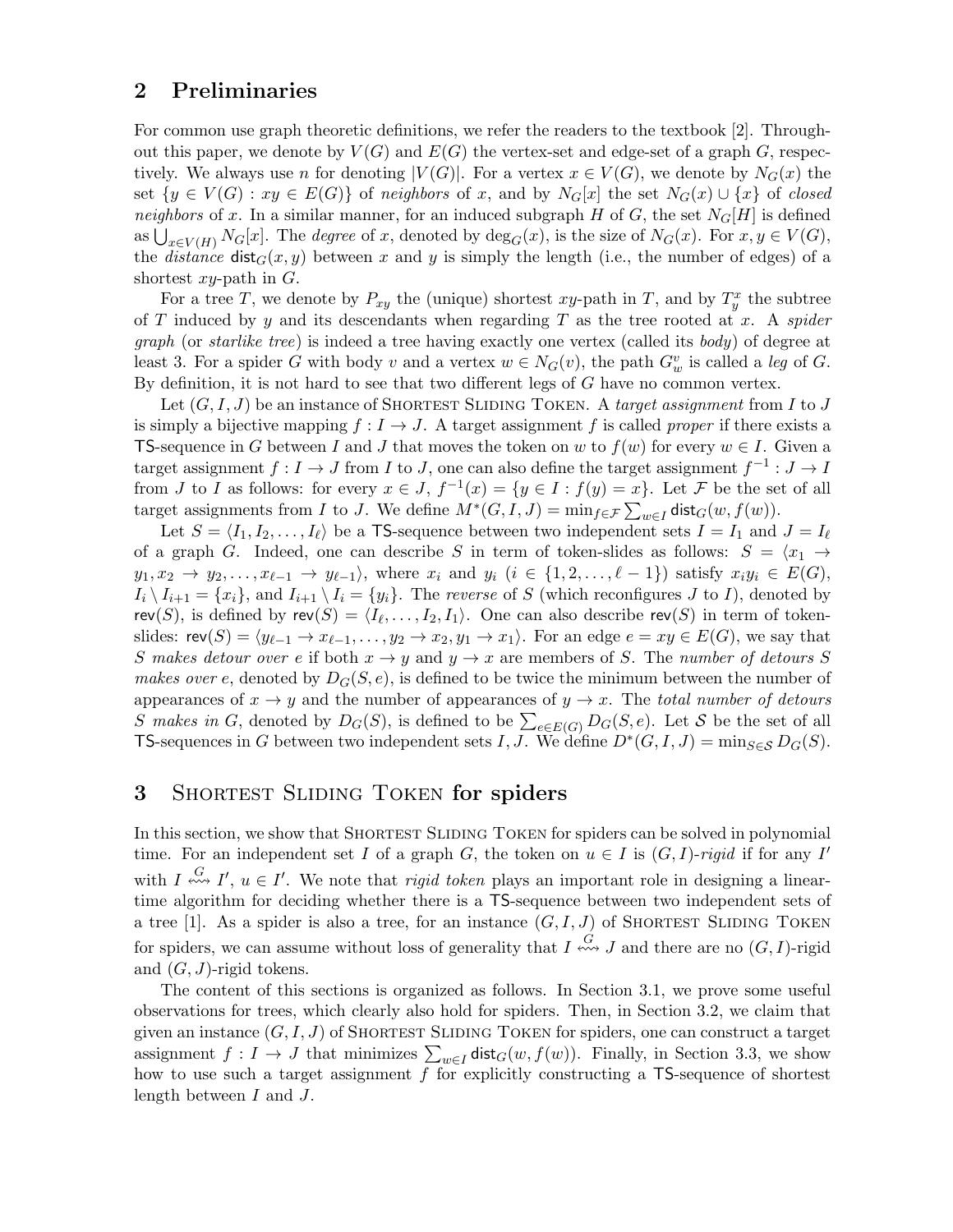#### 3.1 Observations for trees

**Lemma 1.** Let I, J be two independent sets of a tree T such that I  $\stackrel{T}{\leftrightsquigarrow} J$ . Then, for every TS-sequence S between I and J,  $\text{len}(S) \geq M^*(T, I, J) + D^*(T, I, J)$ .

#### 3.2 Target assignment

In this section, we claim that for an instance  $(G, I, J)$  of SHORTEST SLIDING TOKEN for spiders, one can construct a target assignment  $f: I \to J$  such that  $M^*(G, I, J) = \sum_{w \in I} \text{dist}_G(w, f(w))$ in polynomial time.

For convenience, we always assume that the given spider G has body v and  $\deg_G(v)$  legs  $L_1, \ldots, L_{\deg_G(v)}$ . Moreover, we assume without loss of generality that these legs are labeled such that  $|I \cap V(L_i)| - |J \cap V(L_i)| \leq |I \cap V(L_j)| - |J \cap V(L_j)|$  for  $1 \leq i \leq j \leq \deg_G(v)$ ; otherwise, we simply re-label them. For each leg  $L_i$   $(i \in \{1, 2, ..., \deg_G(v)\})$ , we define the corresponding independent sets  $I_{L_i}$  and  $J_{L_i}$  as follows:  $I_{L_1} = (I \cap V(L_1)) \cup (I \cap \{v\})$ ;  $J_{L_1} =$  $(J \cap V(L_1)) \cup (J \cap \{v\})$ ; and for  $i \in \{2, \ldots, d\}$ , we define  $I_{L_i} = I \cap V(L_i)$  and  $J_{L_i} = J \cap V(L_i)$ . In this way, we always have  $v \in I_{L_1}$  (resp.  $v \in J_{L_1}$ ) if  $v \in I$  (resp.  $v \in J$ ).

Under the above assumptions, we claim that Algorithm 1 indeed constructs our desired target assignment. More formally,

**Algorithm 1** Find a target assignment between two independent sets  $I, J$  of a spider  $G$  such that  $M^*(G, I, J) = \sum_{w \in I} \text{dist}_G(w, f(w)).$ 

**Input:** Two independent sets  $I, J$  of a spider  $G$  with body  $v$ . **Output:** A target assignment  $f: I \to J$  such that  $M^*(G, I, J) = \sum_{w \in I} \text{dist}_G(w, f(w))$ . 1: for  $i = 1$  to  $deg_G(v)$  do 2: while  $I_{L_i} \neq \emptyset$  and  $J_{L_i} \neq \emptyset$  do 3: Let  $x \in I_{L_i}$  be such that  $\text{dist}_G(x, v) = \max_{x' \in I_{L_i}} \text{dist}_G(x', v)$ . 4: Let  $y \in J_{L_i}$  be such that  $\text{dist}_G(y, v) = \max_{y' \in J_{L_i}} \text{dist}_G(y', v)$ . 5:  $f(x) \leftarrow y; I_{L_i} \leftarrow I_{L_i} \setminus \{x\}; J_{L_i} \leftarrow J_{L_i} \setminus \{y\}.$ 6: end while 7: end for 8: while  $\bigcup_{i=1}^{\deg_G(v)} I_{L_i} \neq \emptyset$  and  $\bigcup_{i=1}^{\deg_G(v)} J_{L_i} \neq \emptyset$  do  $\Rightarrow$  From this point, for any leg L, either  $I_L = \emptyset$  or  $J_L = \emptyset$ . 9: Take a leg  $L_i$  such that there exists  $x \in I_{L_i}$  satisfying  $\textsf{dist}_G(x,v) =$  $\min_{x' \in \bigcup_{i=1}^{\deg_{G}(v)} I_{L_i}}$  dist $_G(x', v)$ . 10: Take a leg  $L_j$  such that there exists  $y \in J_{L_j}$  satisfying  $dist_G(y, v)$  =  $\max_{y' \in \bigcup_{i=1}^{\deg_G(v)} J_{L_i}}$  dist $_G(y', v)$ . 11:  $f(x) \leftarrow y; I_{L_i} \leftarrow I_{L_i} \setminus \{x\}; J_{L_j} \leftarrow J_{L_j} \setminus \{y\}.$ 12: end while 13: return  $f$ .

**Lemma 2.** Let  $(G, I, J)$  be an instance of SHORTEST SLIDING TOKEN where I, J are independent sets of a spider G with body v. Let  $f: I \rightarrow J$  be a target assignment produced from Algorithm 1. Then,

- (i) Algorithm 1 constructs f in  $O(|I|)$  time; and
- (ii) for an arbitrary target assignment  $g: I \to J$ ,  $\sum_{w \in I} \text{dist}_G(w, g(w)) \ge \sum_{w \in I} \text{dist}_G(w, f(w))$ . In other words, f satisfies  $M^*(G, I, J) = \sum_{w \in I} \text{dist}_G(w, f(w)).$

Note that from Algorithm 1, one can naturally define a total ordering  $\lt$  on vertices of I as follows: for  $x, y \in I$ , set  $x < y$  if x is assigned before y.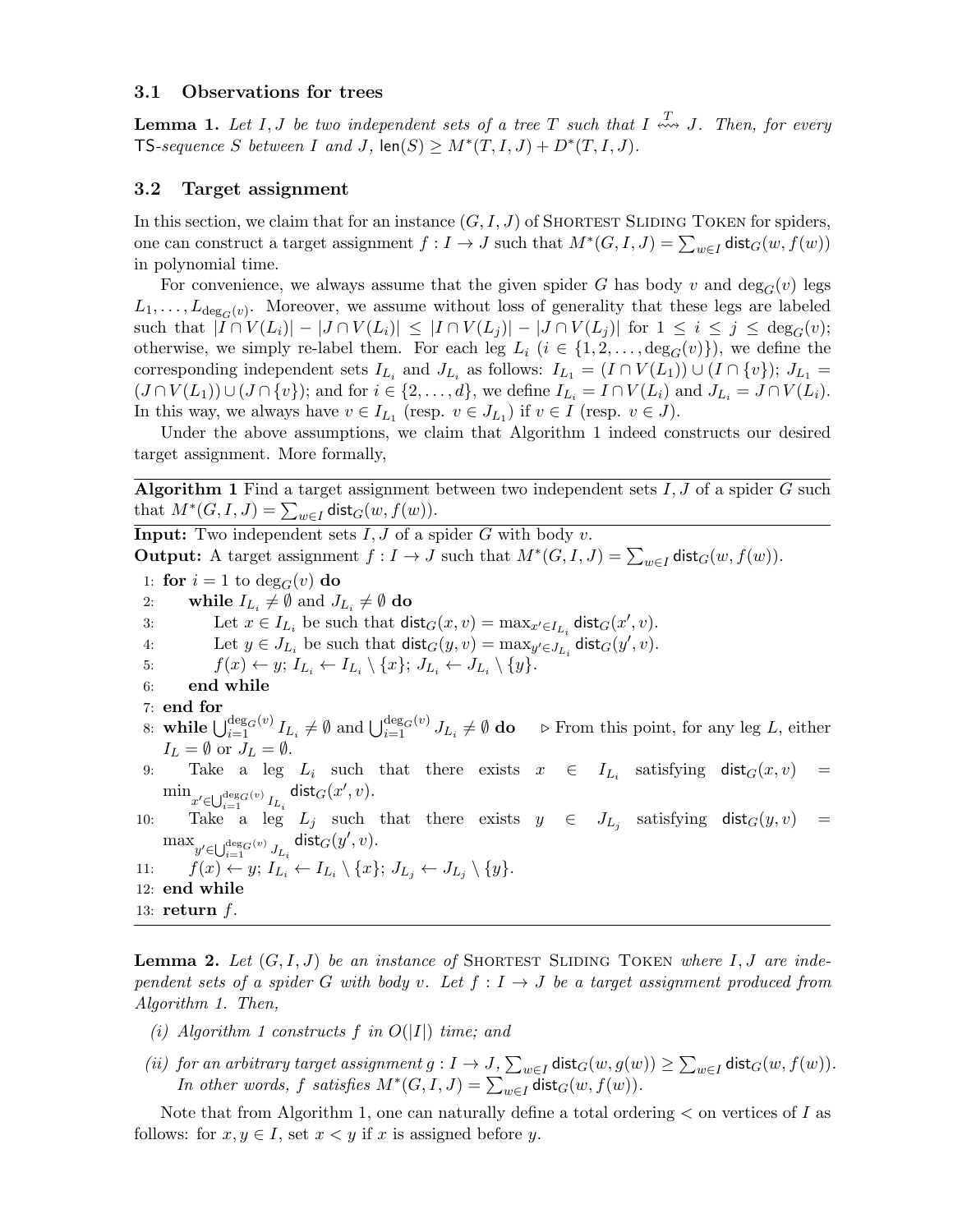#### 3.3 Construction of a shortest TS-sequence for spiders

Algorithm 2 Construct a total ordering  $\prec$  of vertices in I. Input: The natural ordering < on vertices of I derived from Algorithm 1. **Output:** A total ordering  $\prec$  of vertices in I. 1: while there exists w such that  $K(w, \langle) \neq \emptyset$  do 2: Let w be the smallest element of I with respect to  $\lt$  such that  $K(w, \lt) \neq \emptyset$ . 3: Let L be the leg of G such that  $w \in I_L$ . 4: for  $x \in K(w, \leq)$  do  $\triangleright$  Originally,  $x > w$ 5: Set  $x \prec w$ . 6: end for 7: if  $\left|K^2(w,<)\right|\geq 2$  then  $\triangleright K^2$  $\triangleright K^2(w, \leq)$  in reverse order 8: for  $x, y \in K^2(w, <)$  do 9: if  $x < y$  then 10: Set  $x \succ y$ . 11: end if 12: end for 13: end if 14: **if**  $\min\{|K^1(w, \leq)|, |K^2(w, \leq)|\}\geq 1$  then 15: **for**  $x \in K^1(w, <)$  and  $y \in K^2$  $\triangleright$  Originally,  $x > y$ 16: Set  $x \prec y$ . 17: end for 18: end if 19: **if**  $\min\{|K^1(w, \leq)|, |I_L^1 \setminus K^1(w, \leq)|\} \ge 1$  then 20: **for**  $x \in I^1_L \setminus K^1(w, <)$  and  $y \in K^1$  $\triangleright$  Originally,  $x < y$ 21: Set  $x \prec y$ . 22: end for 23: end if 24: for  $x, y \in I$  whose ordering has not been defined in  $\prec$  do 25: if  $x < y$  then 26: Set  $x \prec y$ . 27: end if 28: end for 29: for  $x, y \in I$  do  $\triangleright$  Re-define  $\lt$  to use in the next iteration 30: if  $x \prec y$  then 31: Set  $x < y$ . 32: end if 33: end for 34: end while 35: return The total ordering  $\prec$  of vertices in I.

In this section, we describe a polynomial-time algorithm for solving SHORTEST SLIDING Token for spiders, provided that a target assignment f produced from Algorithm 1 is given.

Let  $(G, I, J)$  be an instance of SHORTEST SLIDING TOKEN for spiders. Assume that the body v of the given spider G satisfies  $\max\{|I \cap N_G(v)|, |J \cap N_G(v)|\} = 0$ . In this case, we claim that one can construct a TS-sequence S in G of length  $M^*(G, I, J)$  between I and J. (Recall that we assumed  $I \stackrel{G}{\n\leftrightarrow\infty} J$  and no  $(G, I)$ -rigid and  $(G, J)$ -rigid tokens exist.)

We first define some useful notations. Let  $f: I \rightarrow J$  be a target assignment produced from Algorithm 1. For each leg L of G, we define  $I_L^1 = \{w \in I_L : f(w) \notin J_L\}$  and  $I_L^2 =$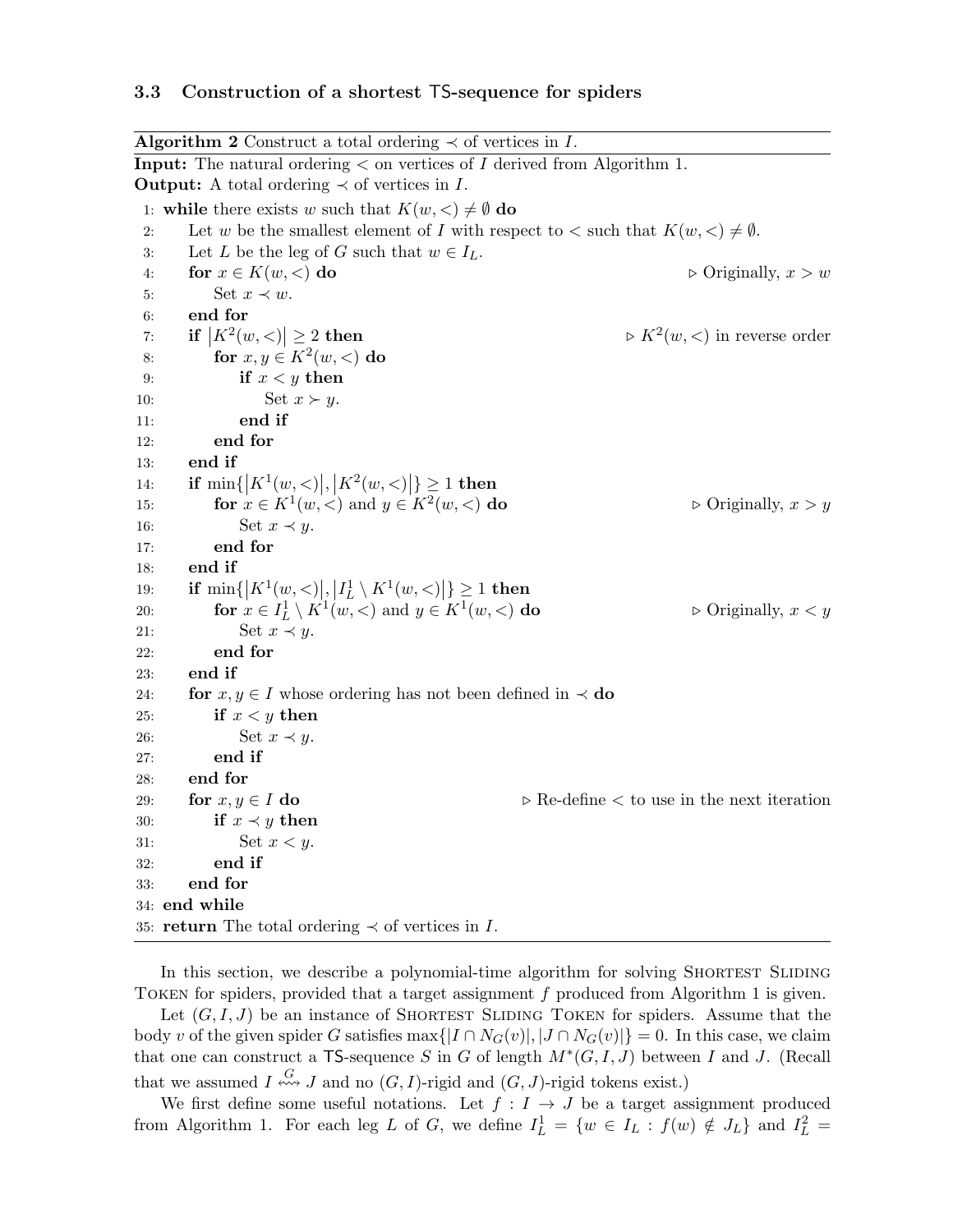$\{w \in I_L : f(w) \in J_L\}.$  Given a total ordering  $\triangleleft$  on vertices of I and a vertex  $x \in I$ , we define  $K(x, \triangleleft) = N_G[P_{xf(x)}] \cap \{y \in I : x \triangleleft y\}$ . If  $x \in I_L$  for some leg L of G, we define  $K^1(x, \triangleleft) = K(x, \triangleleft) \cap I_L^1$  and  $K^2(x, \triangleleft) = K(x, \triangleleft) \cap I_L^2$ . By definition, it is not hard to see that  $I<sub>L</sub><sup>1</sup>$  and  $I<sub>L</sub><sup>2</sup>$  (resp.  $K<sup>1</sup>(x, \triangleleft)$  and  $K<sup>2</sup>(x, \triangleleft)$ ) form a partition of  $I<sub>L</sub>$  (resp.  $K(x, \triangleleft)$ ).

Starting from the natural total ordering < produced from Algorithm 1, one can construct a total ordering  $\prec$  on vertices of I as described in Algorithm 2. Indeed, we claim that under the above assumptions, Algorithm 2 correctly produces a total ordering  $\prec$  on vertices of I such that  $K(w, \prec) = \emptyset$  for every  $w \in I$ . More formally,

**Lemma 3.** Let  $(G, I, J)$  be an instance of SHORTEST SLIDING TOKEN for spiders, where the body v of G satisfies  $\max\{|I \cap N_G(v)|, |J \cap N_G(v)|\} = 0$ . Let  $f : I \to J$  be a target assignment produced from Algorithm 1, and  $\lt$  be the corresponding natural total ordering on vertices of I. Assume that  $I = \{w_1, w_2, \ldots, w_{|I|}\}$  is such that  $w_1 < w_2 < \cdots < w_{|I|}$ . Let  $w_i$  be the smallest element in I (with respect to the ordering  $\langle$ ) such that  $K(w_i, \langle) \neq \emptyset$ , and L be the leg of G such that  $w_i \in I_L$ . Then,

- (i)  $K(w_i, <) \subseteq I_L$ . Additionally,  $w_i \in I_L^2$ .
- (ii) Let  $\prec$  be the total ordering of vertices in I defined as in lines 2–28 of Algorithm 2, where the corresponding vertex w is replaced by  $w_i$ . Then,
	- (ii-1) If  $x \in K(w_i, <)$  then  $x > w_i$  and  $x \prec w_i$ .
	- (ii-2) If  $x, y \in K^1(w_i, <)$  then  $x < y$  if and only if  $x \prec y$ .
	- (ii-3) If  $x, y \in K^2(w_i, <)$  then  $x < y$  if and only if  $x > y$ .
	- (ii-4) If  $x \in K^1(w_i, <)$  and  $y \in K^2(w_i, <)$  then  $x > y$  and  $x \prec y$ .
	- (ii-5) If  $x \in I^1_L \setminus K^1(w_i, <)$  and  $y \in K^1(w_i, <)$  then  $w_i < x < y$  and  $x \prec y \prec w_i$ .
	- (ii-6) If  $x \in K(w_i, <) \cup I^1_L \cup \{w_i\}$  and  $y \in I \setminus (K(w_i, <) \cup I^1_L \cup \{w_i\})$  then  $x < y$  if and only if  $x \prec y$ .

$$
(ii-7) \ If x, y \in I \setminus (K(w_i, <) \cup I_L^1 \cup \{w_i\}) \ then \ x < y \ if \ and \ only \ if \ x \prec y.
$$

(iii) Let  $\prec$  be the total ordering of vertices in I described in (ii). Then,  $K(w_i, \prec) = \emptyset$ . Moreover, if  $w_j$  is the smallest element in I (with respect to the ordering  $\prec$ ) such that  $K(w_i, \prec) \neq \emptyset$ , then  $K(w_i, \prec) = K(w_i, \prec)$ .



Figure 1: An example of the orderings < and ≺ described in lines 2–28 of Algorithm 2. Tokens in  $I$  (resp.  $J$ ) are of black (resp. white) color.

We informally explain why Lemma 3 guarantees that the total ordering  $\prec$  on vertices of I produced from Algorithm 2 satisfies  $K(w, \prec) = \emptyset$  for every  $w \in I$ . Intuitively, Lemma 3(i) and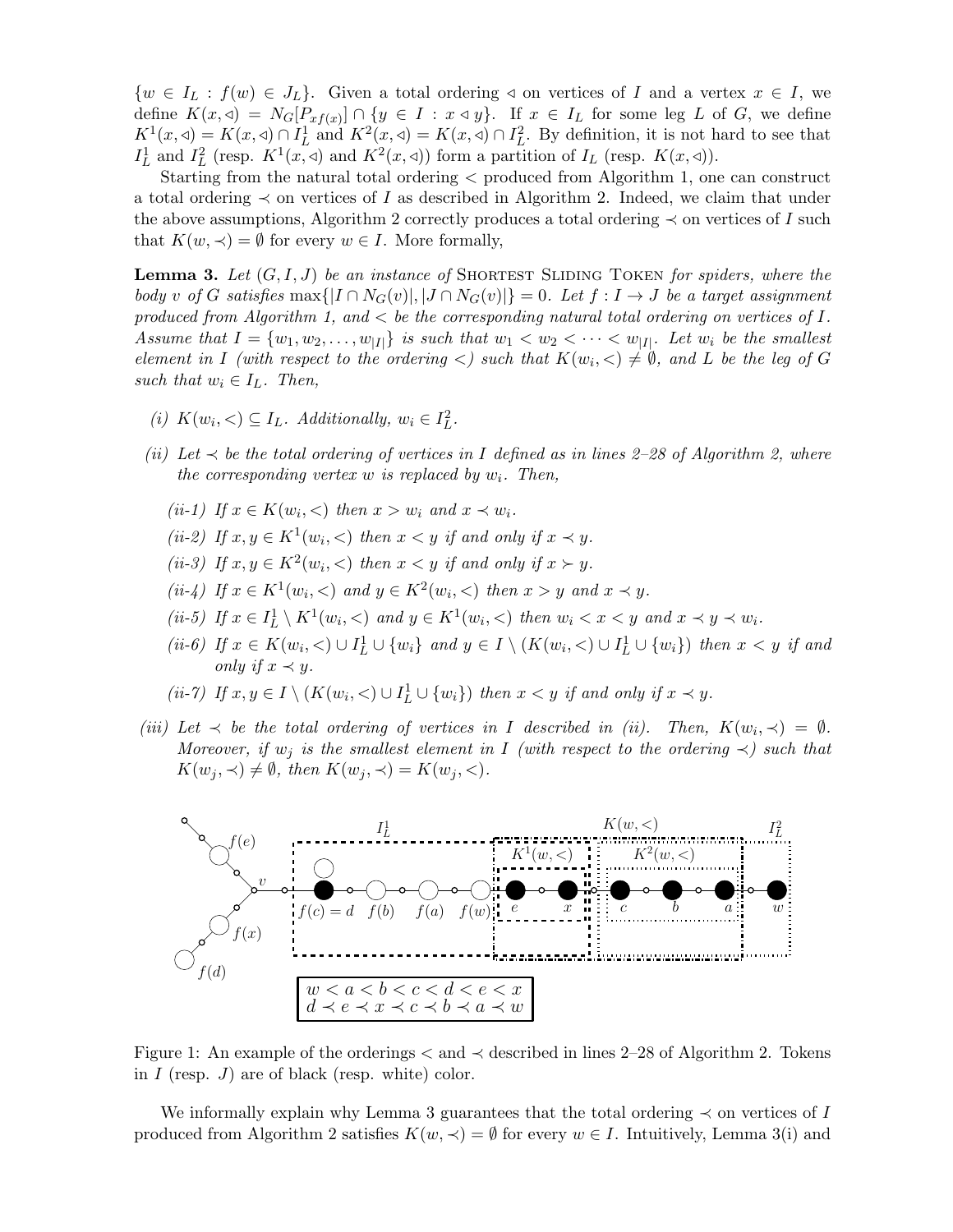(ii) say that if  $w_i \in I_L$  is the "chosen" vertex in line 2 of Algorithm 2 for some leg L of G, then only a subset  $K(w_i, \leq) \cup I^1_L \cup \{w_i\}$  of  $I_L$  contains "candidates" for "re-ordering". Lemma 3(iii) guarantees that after "re-ordering",  $w_i$  will never be chosen again<sup>1</sup>, and the next iteration of the main while loop can be initiated. As Algorithm 2 can "choose" at most  $|I|$  vertices, and each iteration involving the "re-ordering" of at most  $O(|I|)$  vertices, it will finally stop and produce the desired ordering in  $O(|I|^2)$  time.

Now, we are ready to prove the following lemma.

**Lemma 4.** Let  $(G, I, J)$  be an instance of SHORTEST SLIDING TOKEN for spiders where the body v of G satisfies  $\max\{|I \cap N_G(v)|, |J \cap N_G(v)|\} = 0$ . Assume that there exists a leg L of G with  $|I_L| \neq |J_L|$ . Then, in  $O(n^2)$  time, one can construct a TS-sequence S between I and J such that  $len(S) = M^*(G, I, J)$ .

In Lemma 4, we assumed that there is some leg L of G with  $|I_L| \neq |J_L|$ . In the next lemma, we consider the case  $|I_L| = |J_L|$  for every leg L of G (regardless of whether max $\{|I \cap N_G(v)|, |J \cap N_G(v)|\}$ 0).

**Lemma 5.** Let  $(G, I, J)$  be an instance of SHORTEST SLIDING TOKEN for spiders. Let v be the body of G. Assume that  $|I_L| = |J_L|$  for every leg L of G. Then, in  $O(n^2)$  time, one can construct a TS-sequence S between I and J such that  $len(S) = M^*(G, I, J)$ .

Using Lemma 5, we can assume without loss of generality that for an instance  $(G, I, J)$  of SHORTEST SLIDING TOKEN for spiders, there must be some leg L of G such that  $|I_L| \neq |J_L|$ .

Next, we show that when the body v of the given spider G satisfies  $\max\{|I \cap N_G(v)|, |J \cap N_G(v)|\} \leq$ 1, under certain conditions, either a TS-sequence of length  $M^*(G, I, J)$  exists, or  $D^*(G, I, J) \ge$ 2 and a TS-sequence of length  $M^*(G, I, J) + 2$  exists.

**Lemma 6.** Let  $(G, I, J)$  be an instance of SHORTEST SLIDING TOKEN for spiders where the body v of G satisfies  $\max\{|I \cap N_G(v)|, |J \cap N_G(v)|\} \leq 1$ . Assume that  $|I_L| \neq |J_L|$  for some leg L of G. Let  $x \in I$  (resp.  $y \in J$ ) be such that  $I \cap N_G(v) = \{x\}$  (resp.  $J \cap N_G(v) = \{y\}$ ), provided that  $I \cap N_G(v) \neq \emptyset$  (resp.  $J \cap N_G(v) \neq \emptyset$ ). Then,

- (i) If x and y both exist, and  $x \in I_L$  and  $y \in J_L$  for some leg L of G with  $|I_L| = |J_L|$ , then for every TS-sequence S between I and J,  $D_G(S) \geq 2$ . Consequently,  $D^*(G, I, J) \geq 2$ . Moreover, one can construct in  $O(n^2)$  time a TS-sequence between I and J of length  $M^*(G, I, J) + 2.$
- (ii) Otherwise, one can construct in  $O(n^2)$  time a TS-sequence between I and J of length  $M^*(G, I, J).$

For the rest of this section, we consider the case when the body  $v$  of the given spider  $G$ satisfies max $\{|I \cap N_G(v)|, |J \cap N_G(v)|\} \geq 2$ . More precisely, we claim that

**Lemma 7.** Let  $(G, I, J)$  be an instance of SHORTEST SLIDING TOKEN for spiders where the body v of G satisfies  $\max\{|I \cap N_G(v)|, |J \cap N_G(v)|\} \geq 2$ . Assume that  $|I_L| \neq |J_L|$  for some leg L of G. Then, in  $O(n^2)$  time, one can construct a  $TS$ -sequence S between I and J of shortest length. Moreover, the value of  $D_G(S)$  can be explicitly calculated.

Before proving Lemma 7, we define an useful notation for calculating the number of detours. For an instance  $(T, I, J)$  of SHORTEST SLIDING TOKEN for trees, we define a directed auxiliary graph  $A(T, I, J)$  as follows:  $V(A(T, I, J)) = V(T)$ ; and  $E(A(T, I, J)) = \{(x, y) : xy \in$  $E(T)$  and  $|I \cap T_y^x| \leq |J \cap T_y^x|$ . By definition, the auxiliary graph  $A(G, J, I)$  can be obtained from  $A(G, I, J)$  by simply reversing the directions of its edges.

Combining Lemmas 1, 5, 6, and 7, we have

 $\frac{1}{K(w_i, \prec)} = \emptyset$  always holds, since none of the members of  $K(w_i, \prec)$  will ever be larger than  $w_i$  in the new orderings ≺ produced in the next iterations.